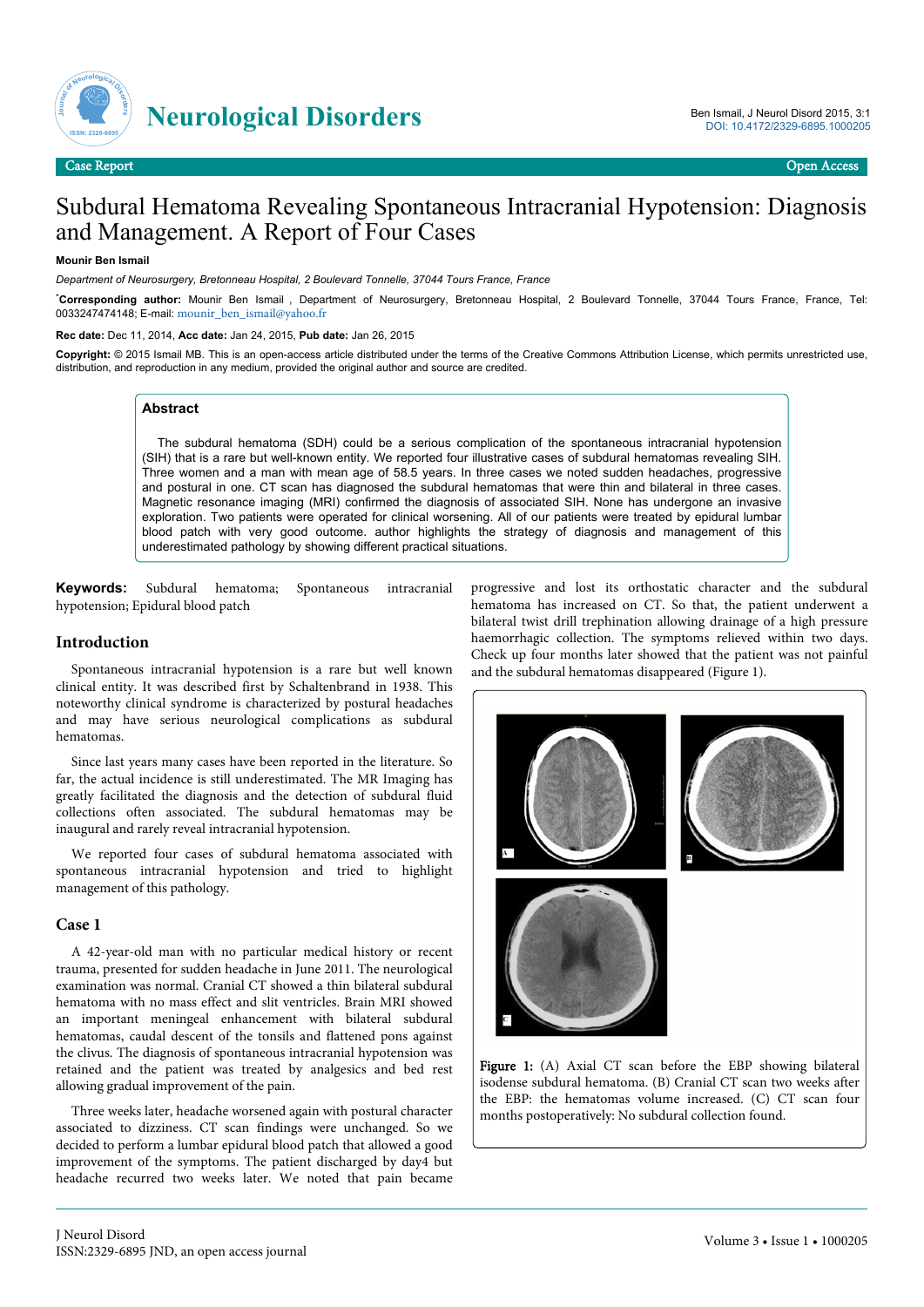## **Case 2**

A 60-year-old woman with a history of follicular lymphoma treated by chemotherapy and radiotherapy in November 2003. She was admitted in our department in September 2005 for acute headache, vomiting and tinnitus. She was conscious with no neurological palsy. There was neither a history of head trauma nor haemostasis disturbance. Cranial CT showed a thin left subdural hematoma collection without mass effect and little-sized ventricles.

Brain MRI confirmed the haemorrhagic nature of the collection and showed a pachymeningeal enhancement. The diagnosis of subdural hematoma associated to spontaneous intracranial hypotension was retained and we performed a lumbar epidural patch of 20 ml of Hydroxyethyl starch.

Headaches and other signs disappeared rapidly within two days. She was controlled four months later and she was asymptomatic and the subdural collection disappeared (Figure 2).



Figure 2: (A) Axial T1W-TSE MR sequence showing slightly hyperintense subdural collection. (B) Axial gadolinium-enhanced T1W-TSE sequence: Notice the diffuse thickening and the strong enhancement of the meninges. (C) Axial FLAIR weighted MR sequence showing left subdural hematoma with slight mass effect and little sized ventricles.

## **Case 3**

A 57-year-old female with a medical history of mitral regurgitation treated by mechanical valve and vit-K antagonists. She was admitted in our department in November 2009 for sudden headaches and brief consciousness loss. The neurological examination observed no deficit. The CT scan showed a bilateral subdural hematoma and small-sized ventricles.

We suggested a bleeding caused by anticoagulant treatment and we decided a conservative treatment (analgesic, bed rest). Two days later we noted rapidly worsening headache, vomiting and drowsiness. We performed a surgical drainage of the predominant right subdural hematoma. intraoperatively, we noticed a very low evacuation pressure of the haemorrhagic collection. Then an MR imaging was performed and showed a pachymeningeal enhancement and little ventricles, persistent tonsillar herniation, thin perimesensephalic cisterns and residual subdural collection.

We confirmed the diagnosis of spontaneous intracranial hypotension by spinal MR that demonstrated a thoracolumbar CSF leakage. Headache improved partially. We performed a lumbar epidural blood patch and the pain resolved completely. The check-up two months later showed no symptoms and the CT scan was normal (Figure 3).



Figure 3: Sagittal Gadolinium TSE T1 weighted MR image: Notice the tonsillar descent, impaction of the pons against the clivus and the effacement of perimesencephalic citerns and the cisterna magna.

### **Case 4**

A 75-year-old woman with a history of lung lobectomy for tuberculosis. She presented to our department in November 2005 for recent progressive headache and nausea. Anamnesis noticed that the headaches had postural character and worsened by long-lasting upward position associated with tinnitus and dizziness.

The neurological examination showed normal GCS, bilateral pyramidal syndrome and no palsy. Cranial CT pointed out a thin bilateral subdural hematoma, the ventricles were normal without cortical atrophy. The brain MRI showed a diffuse meningeal enhancement, normal-sized ventricles and bilateral subdural hematoma without mass effect.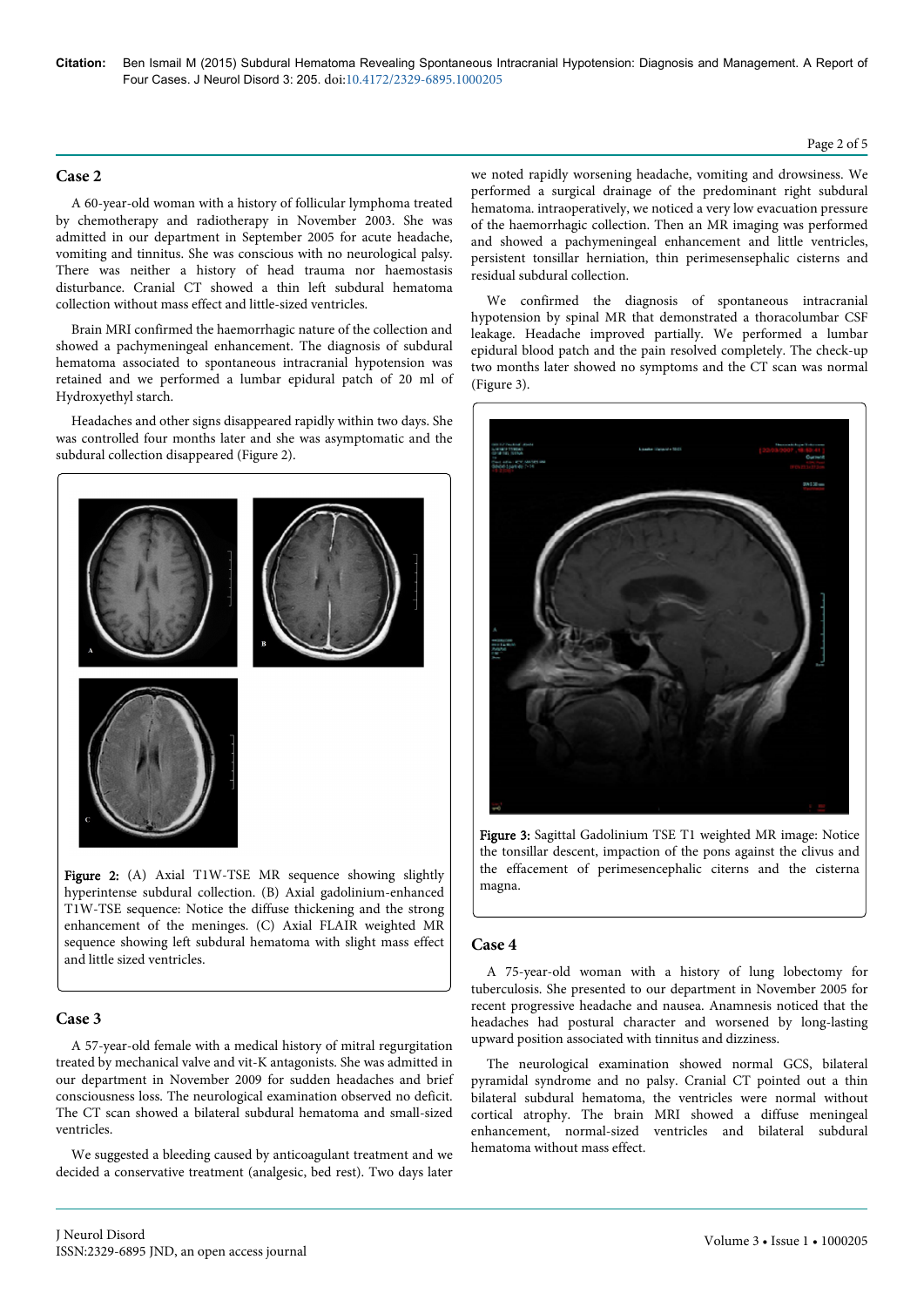Page 3 of 5

We performed lumbar epidural blood patch. All the symptoms relieved rapidly. Six months later the check-up showed an asymptomatic patient and the MR imaging noticed the disappearance of the subdural collection and the diffuse enhancement (Figure 4).



Figure 4: (A) Coronal Gadolinium-enhanced T1W-TSE MR image showing the bilateral subdural hematomas, small ventricles and diffuse meningeal enhancement. (B) Initial cranial CT scan showing a thin bilateral subdural collection. (C) Coronal Gadolinium-enhanced T1W-TSE MR image six months after the EBP: The subdural hematomas and the meningeal thickening disappeared.

The clinicoradiological features of the cases are described in the below mentioned Table 1.

|                           | Gender/Ag<br>e/history           | <b>Symptoms</b>                                           | Imaging                                                                                                             | <b>Treatment</b>                                     | Outcome                                                        |
|---------------------------|----------------------------------|-----------------------------------------------------------|---------------------------------------------------------------------------------------------------------------------|------------------------------------------------------|----------------------------------------------------------------|
| Case 1:<br>(Jun<br>2011)  | M 42y<br>no history              | Sudden<br>headache                                        | CT.<br><b>MRI</b><br><b>Bilateral SDH</b><br>brain<br>and<br>sagging                                                | EBP and<br>surgical<br>drainage<br>(3Weeks<br>later) | Very good                                                      |
| Case 2:<br>(Sept<br>2005) | F 60y<br>follicular<br>lymphoma  | Acute<br>headache,<br>vomiting                            | CT MRI left<br>SDH,<br>pachymening<br>itis                                                                          | Epidural<br>patch                                    | Relief<br>of<br>symtoms<br>by day 2<br>Normal CT<br>at 4months |
| Case 3:<br>(Nov<br>2009)  | F 57y<br>K<br>Vit<br>antagonists | Sudden<br>headache,<br>brief loss of<br>cousciousn<br>ess | CT.<br>bilateral<br><b>SDH</b><br>Post<br>operative<br><b>MR</b><br>meningeal<br>enhancemen<br>t and spinal<br>leak | Surgical<br>drainage<br>Post<br>operative<br>EBP     | Complete<br>relief<br>after<br>FBP                             |

| Case 4:<br>(Nov<br>2005) | F 75 <sub>v</sub><br>history of<br>Pulmonar<br>tuberculosi<br>s | Progressiv<br>postural<br>е<br>headache.<br>tinnitus,<br>drowsiness | CT MRI<br><b>Bilateral SDH</b><br>and<br>meningeal<br>enhancemen | blind<br>EBP | » | Verv<br>aood<br>outcome |
|--------------------------|-----------------------------------------------------------------|---------------------------------------------------------------------|------------------------------------------------------------------|--------------|---|-------------------------|
|--------------------------|-----------------------------------------------------------------|---------------------------------------------------------------------|------------------------------------------------------------------|--------------|---|-------------------------|

Table 1: Clinicoradiological datas, management and outcome of our patients.

## **Discussion**

Spontaneous intracranial hypotension is an infrequent cause of secondary headache due to cerebrospinal fluid (CSF) hypovolemia. It is a unique medical syndrome that can be revealed by orthostatic headache and which has established criteria in the International Classification of Headache Disorders [1]. This entity was first described by Schaltenbrand in 1938 and initially called "aliquorrhea".

The intracranial hypotension is caused by a spinal cerebrospinal fluid (CSF) leakage and it is considered as spontaneous or idiopathic if there is no evidence of spinal surgery, lumbar puncture or Tarlov spinal cyst [1,2].

The pathophysiology of SIH could be explained by an occult dural tear in the spinal compartment causing CSF leakage and low opening CSF pressure. Many hypotheses were suggested to clear the cause of meningeal dehiscence. A mechanical factor was observed in one third of patients in the literature and predisposition to connective tissue diseases seems to play an important role [2,3]. Meanwhile, the cause of developing subdural haemorrhagic collections remains controversial and still unclear. Two main mechanisms tried to explain bleeding in the subdural space: First, tearing or rupture of bridging veins stretched by low intracranial pressure and the brain downward displacement [1,3-5]. Secondly, bleeding and effusion from fragile and dilated dural vessels [4,6].

The existence of subdural hygroma may enlarge the subdural space, stretches moreover the bridging veins and may lead to rupture and then predispose to haemorrhagic collection [7-9].

The actual incidence of this the SIH is underestimated. So far in the literature subdural haematoma is commonly a late finding and occurs in around 10% of patients with SIH. It seems occurring more frequently in men with a sex ratio 2:1. The onset of symptoms is typically observed between the 4th and the 5th decade of life [1,3,9]. The mean age of our patients is 58.5 years.

Typically, the clinical syndrome of intracranial hypotension is characterized by postural or orthostatic headache as main symptom probably due to dilatation of cerebral veins and meningeal vessels  $[1, 9]$ .

Headache is often progressive, persistent and improved by bed rest. Postural character is not constant and could be hidden by sudden or progressive worsening of headache or associated consciousness disturbances as we noted in our patients [2].

Other clinical features may be associated including visual disturbances, occurring in 23% of patients, as visual acuity loss and field deficit, nystagmus, photophobia and oculomotor cranial nerves palsies explained by distortion of optic chiasm, compression or vascular congestion of the optic and ocular motor nerves [1,10]. Also auditory or vestibular symptoms including hypo or hyperacousis, tinnitus, nausea, vomiting and dizziness were observed in about 20%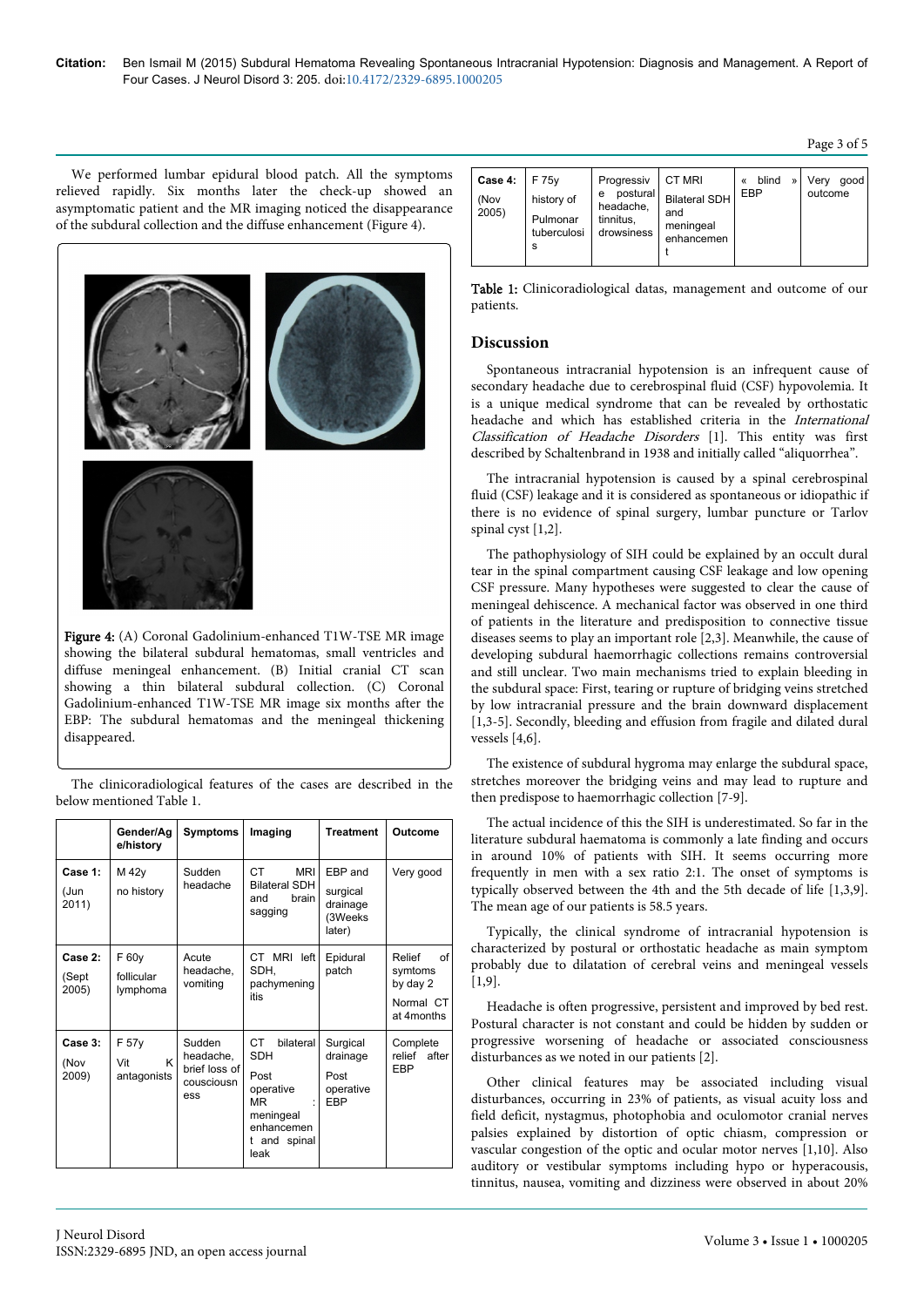of patients and resulting probably from a low intralabyrinthine pressure [2,10].

The onset of the symptoms is often progressive. Rapid worsening or sudden onset may herald SDH and hide the insidious associated signs, in such cases it could considered as inaugural entity of the SIH syndrome.

Neurological deficit and consciousness trouble were reported in some cases. This status could be related to brain venous thrombosis, hindbrain herniation and SDH, may cause misdiagnosis of associated intracranial hypotension [1,4,10-14].

The CT scan is the frontline imaging workup for headache, excepted the presence of the subdural hematoma, this exam can be easily interpreted as being unremarkable. However, subtle signs may suggest the diagnosis of associated SIH; small-sized lateral ventricles, tightness of basal cisterns and cortical sulci showing the paucity of CSF especially for the age. The SDH appears usually thin hyper or isodense comparing to the brain density and may be uni or bilateral, asymmetrical. Its mass effect is usually moderate [15,16].

The advent of MR imaging of the brain has revolutionized the vision of the intracranial hypotension showing many features well described in the literature. These MR findings are mainly attributed to CSF hypovolaemia, brain sagging and secondary reactive changes. The most characteristic feature is the diffuse thickening of the meninges and the strong meningeal post gadolinium enhancement first described in 1991 and mainly explained by the dilatation of the meningeal vasculature. Venous distension sign may be seen in the middle part of the transverse sinus and in the sagittal sinus, and venous engorgement of the pituitary and the dura cross the sella turcica [1,17,18]. Other signs including decreased dimension of the suprasellar cistern, bowing of optic chiasma, flattening of the pons against the clivus and effacement of the perimesencephalic cistern are observed. The ventricles are commonly thin or even slit. Further features as pons flattening against the clivus, caudal displacement of the cerebellar tonsils and the diencephalon and downward traction and distorsion of cranial nerves are related to brain sagging [1,2,9,10,13,17,19-21].

Subdural fluid collections are frequently noted in MR imaging and their incidence widely varied from 10 to 69%, merely 20% of them are haemorrhagic [18,20,22,23].

These subdural hematomas show high signal intensity on T1 and T2-weighted images with moderate thickness and very mild mass effect as reported in our patients [15,16].

These MR findings could be characteristic and may obviate the need of lumbar tap to depict the typical low CSF pressure. Especially when SDH is already illustrated, the lumbar tap is not recommended as it could worsen the intracranial hypotension.

The first difficulty that the clinician would confront in managing these subdural hematomas is to consider their causal relationship with an intracranial hypotension. The features described previously should draw his attention to this possibility and urge to perform a brain MRI.

Seeking for the spinal CSF leak needs further specific investigation imaging. The MRI cisternography seems to be more accurate than the CT myelography in detecting CSF outside spinal axis. Computed tomography myelography and radionuclide cisternography appears more specific and visualise the extrathecal contrast or tracer activity.

However, these radiological exams appear as invasive and timeconsuming, with negative or nonspecific findings in about 30% [10].

When the diagnosis of associated intracranial hypotension is established, the management of the subdural hematomas depends first on clinical status of the patient. Conservative symptomatic treatment and bed rest are required and can be efficient within few days.

The EBP is nowadays the treatment of choice of the intracranial hypotension. The mechanism of action is unknown and controversial. It aims to plug the potential spinal meningeal gap and seal the CSF leakage and therefore to stop the extension of the subdural collection [6]. Its reported overall success rate for headache improvement is 30% to 70% after the first attempt and success rate of 85% in reverting patients who were comatose due to SIH [24,25].

This patch consists on injecting 20 to 30 cc of autologus blood in the lumbar epidural space. The efficiency of this lumbar patch has been admitted in all spinal location of leakage. Many previous reports have established the efficiency of "blind" EBP as injected blood spreads over many vertebral segments [6,23,25]. Other authors, recommended the EBP even before causal research when the clinical and radiological features are suggestive [26,27].

As the subdural hematoma is a serious complication of the intracranial hypotension and the lumbar EBP is efficient in the majority of the reported cases, we propose performing this procedure as early as possible without need to perform further exams for seeking the spinal leakage. This is in order to give rapid relief of symptoms and avoid the risk of neurological worsening.

The timing of active surgical drainage is still controversial; it is advised in case of severe resistant headache, consciousness disturbance and or neurological palsies, collection thick superior to 1 cm. The drainage is required as first step to restore some intracranial tension equilibrium expecting curative EBP necessary to increase CSF volume and avoid recurrence. Usually, the surgical intervention allows rectifying an initial misdiagnosis by showing a low pressure evacuation of the haemorrhagic subdural collection as described in our patient N° 3. A special care is needed while deciding the surgical drainage, the diagnosis of intracranial hypotension should be previously evoked because it could worsen the pressure gradient between intracranial and intra spinal compartments, the downward shift of the brain with buckling of brain stem and may decrease the buoyant effect of CSF in keeping the brain afloat more, subsequently, caudal herniation and buckling of brain stem deteriorate the clinical status postoperatively [28,29].

As observed in our patient N°1, rarely, the SDH could worsen independently and progress in spite of local efficiency of the EBP. In this case, surgical evacuation is required as in common subdural hematoma.

Noticing the very good results obtained in our patients and the high rate of efficiency reported in the literature and based on suggestive clinicoradiological features and the absence of related medical history, we suggest that treating these patients by early and "blind" EBP could be an interesting option in managing subdural hematomas associated with spontaneous intracranial hypotension. We think that additional investigations as CT Myelography or radionuclide cisternography to confirm the CSF leak and its anatomic location should be reserved for the cases of inefficiency of EBP [27].